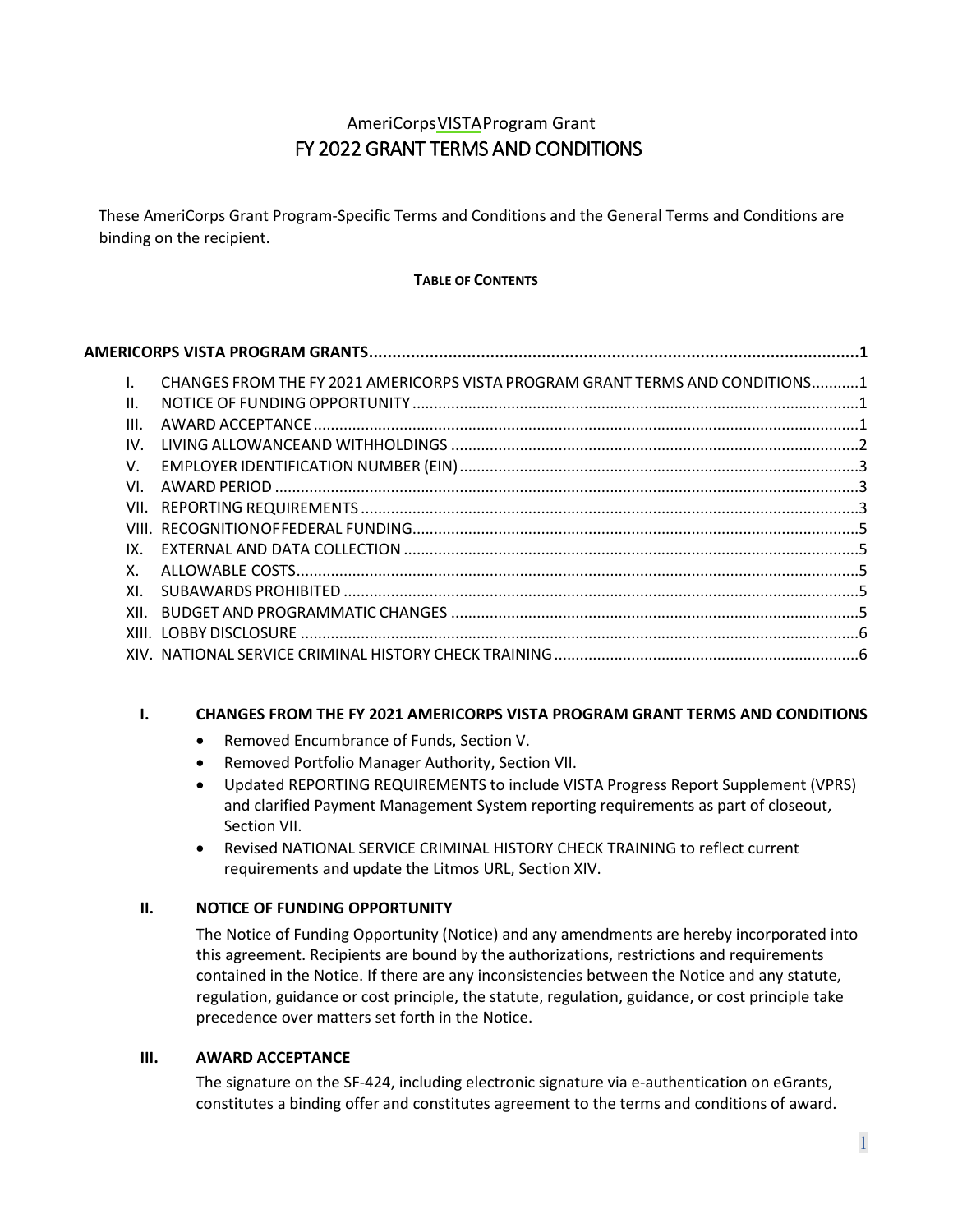AmeriCorps reserves the right to withdraw the award if activity does not begin upon award and/or as a remedy for non-compliance as described in 2 CFR 200.339-340.

### <span id="page-1-0"></span>**IV. LIVING ALLOWANCE AND WITHHOLDINGS**

Living Allowance (also referred to as Subsistence Allowance) are the biweekly payments made to AmeriCorps VISTA members and AmeriCorps VISTA summer associates to cover housing, food, and other personal expenses during their term of service. Living allowances are neither salary, nor wages for work. Living allowances do not correspond to services provided by VISTA members or VISTA summer associates and are not intended to serve as payment for services provided by VISTA members and VISTA summer associates.

AmeriCorps VISTA Program Grant sponsors must obtain a W-4 Form (Employee's Withholding Allowance Certificate), or a W-4E Form (Exemption from Withholding) from each AmeriCorps VISTA member. By January 31 of the calendar year following the payments, the grant sponsor must provide each member with a W-2 Form (Wage and Tax Statement) that reports the AmeriCorps VISTA member's total earnings, and federal taxes withheld, for the period during the prior calendar year in which the sponsor provided the member a living allowance. AmeriCorps will provide the members with a W-2 Form for any allowance or stipend earnings made directly by AmeriCorps.

The sponsor will disburse the AmeriCorps VISTA member living allowances in arrears, either biweekly in 26 payments if following the federal VISTA allowance schedule, or twice monthly if the sponsor's organizational pay schedule is twice a month or 24 payments in a year. The living allowance amounts provided by the recipient to AmeriCorps VISTA members shall be set according to the current AmeriCorps VISTA rate based on the county in which the members serve. The sponsor shall modify allowances and end-of-service stipends disbursed to AmeriCorps VISTA members to reflect any changes to such allowances, as determined by AmeriCorps.

AmeriCorps VISTA Program Grant sponsorsshall make no deductions from member allowances for state taxes, workers compensation, health coverage, or other types of fringe benefits. With regard to health coverage, AmeriCorps VISTA members may be covered by either private insurance, Medicaid, Medicare, and/or the AmeriCorps VISTA Health Benefits Program. With regard to workers compensation, VISTA members are covered by the Federal Employees Compensation Act (FECA).

Program Grant sponsors may not expend funds approved for payment of bi-weekly living allowances, or stipends, for any other purpose without the prior written approval of AmeriCorps's Portfolio Manager.

**Federal Workers Compensation Coverage.** AmeriCorps VISTA members are considered federal employees for purposes of the Federal Employees Compensation Act (FECA) and are covered by FECA; therefore, no additional payment for workers compensation shall be paid to the state.

**Unemployment Benefits.** AmeriCorps VISTA members are not considered employees of the sponsor or subrecipient organization for any purpose. AmeriCorps VISTA members are not eligible for unemployment benefits or insurance based on their AmeriCorps VISTA service or at the completion of service; therefore, no unemployment tax shall be paid to the state.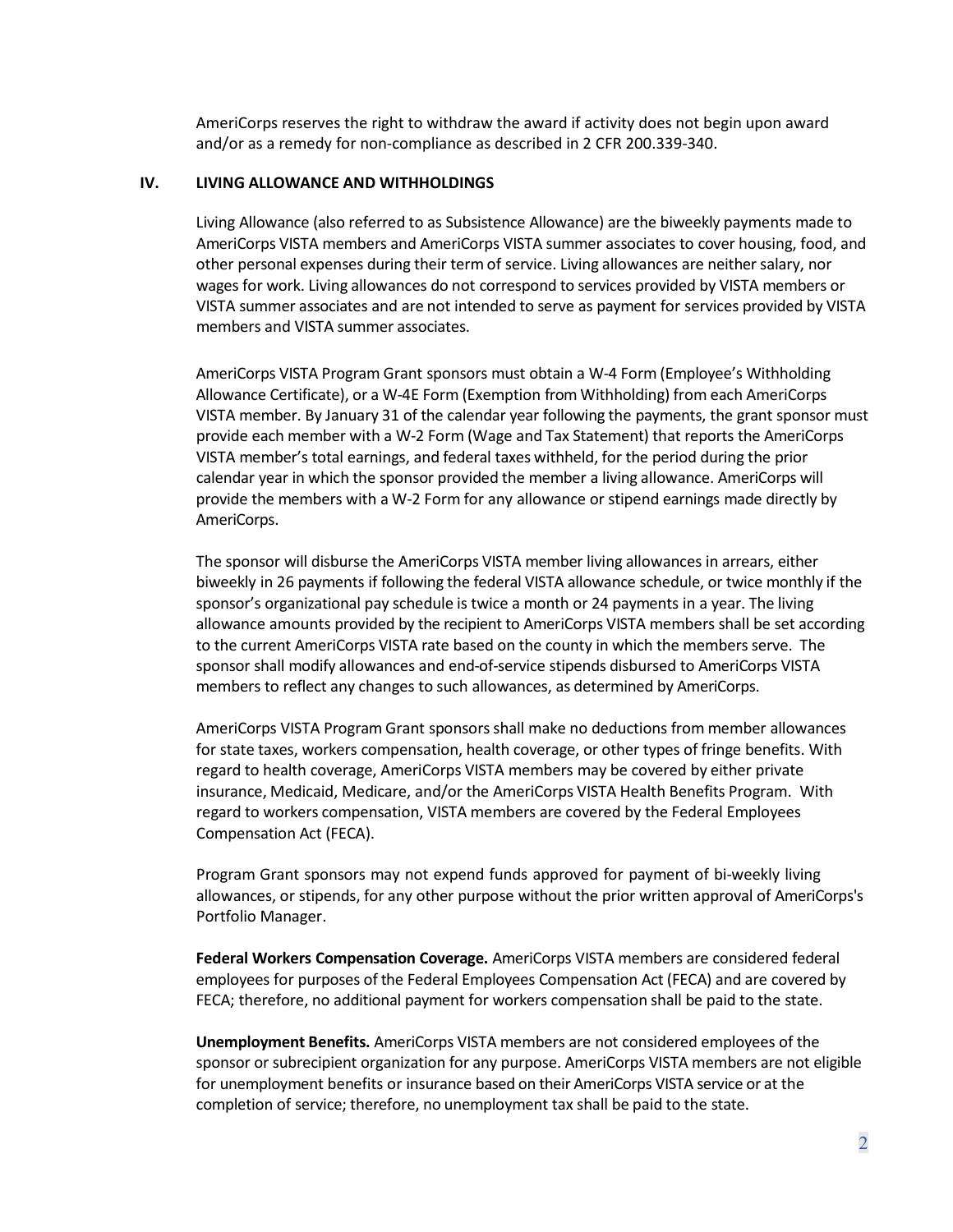**IRS Tax Status.** AmeriCorps VISTA members are regarded as federal employees only for certain limited purposes under the Internal Revenue Code. Among the limited purposes are federal income tax withholding. They are not employees of the grant sponsor or subrecipient organization. The rules that apply to FICA withholding for employees of the sponsor or subrecipient organization do not apply to the AmeriCorps VISTA members. (FICA should not be withheld from any living allowances and is only withheld from the end-of-service stipend at the time it is paid to the member. State taxes should not be withheld from any payments.)

The sponsor will withhold federal income taxes on all taxable member payments and withhold FICA (Social Security and Medicare) only from the end-of-service stipend and submit the withholdings to the Internal Revenue Service at time of payment.

### <span id="page-2-0"></span>**V. EMPLOYER IDENTIFICATION NUMBER (EIN)**

**Employer Tax Identification or Federal Tax Identification Number:** AmeriCorps VISTA members are considered federal employees for purposes of the Internal Revenue Code and the sponsor must withhold certain federal taxes. Because of this relationship, the VISTA grant sponsor should obtain an employer identification number (EIN) for the VISTA project to comply with the Internal Revenue Code. However, it is recommended that the sponsor obtain and use a separate EIN for the VISTA project from the EIN than the sponsor uses for sponsor employees. Using a separate EIN may help to clarify to the Internal Revenue Service and other sources that VISTA members are not considered sponsor employees. Also, because VISTA members are taxed in a somewhat different manner from sponsor employees (for example, neither FICA, nor state and local taxes, are withheld for the living allowances of VISTA members), separate EINs will ensure that the payroll is administered distinctly and properly for the two groups. Contact the Internal Revenue Service or your tax advisor for more information regarding obtaining multiple EINs for your organization.

### <span id="page-2-1"></span>**VI. AWARD PERIOD**

Unless otherwise specified, the award covers a one-year project period. In approving a multi-year project period, AmeriCorps generally makes an initial award for the first year of operation. Additional funding for subsequent budget periods is contingent upon satisfactory performance, a recipient's demonstrated capacity to manage an award and comply with award requirements, and the availability of Congressional appropriations. AmeriCorps reserves the right to adjust the amount of an award or elect not to continue funding for subsequent years. The project period and the budget are noted on the award document.

### <span id="page-2-2"></span>**VII. REPORTING REQUIREMENTS**

The recipient is responsible for timely submission of periodic financial, progress, and member reports during the project period and a final financial report.

**Federal Financial Reports(AmeriCorps).** The recipient shall complete and submit financial reports in eGrants (Financial Status Reports on menu tree) to report the status of all funds. The recipient must submit timely cumulative financial reports semi-annually, twice yearly in sixmonth increments from the budget period start date of the grant.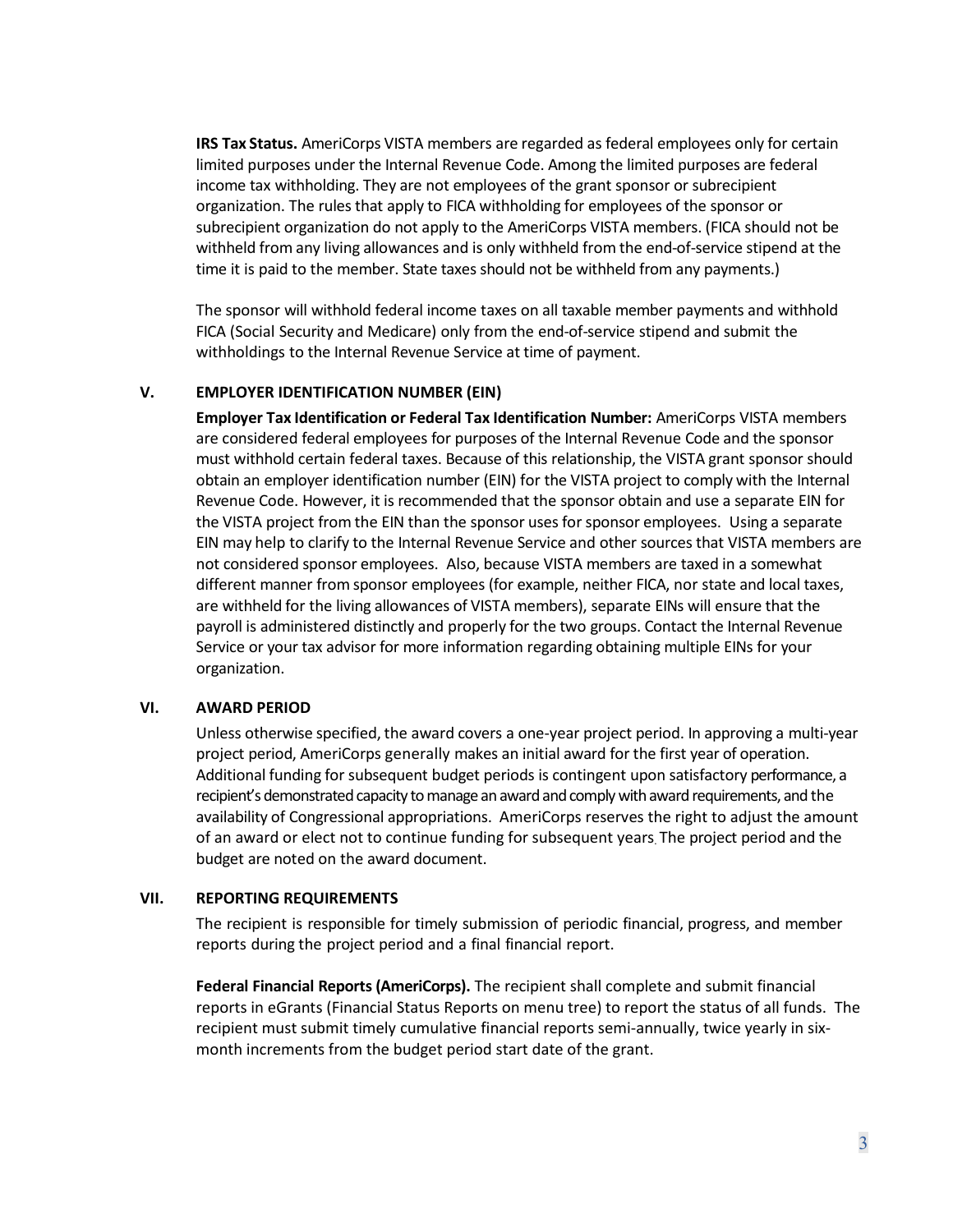**Final Federal Financial Report (AmeriCorps).** A recipient must submit, in lieu of the last semiannual financial report, a final financial report. The final FFR is cumulative over the performance period of the award. This final report is due no later than 120 days after the end of the project period.

#### **Reporting at the Dept. of Health and Human Services/Payment Management System**

**(HHS/PMS**). AmeriCorps issues VISTA Program Grant funds to sponsors through the U.S. Department of Health and Human Service (HHS) Payment System. Sponsors receiving grant funds through this system must submit a Federal Financial Report (FFR) to report AmeriCorps federal funding disbursements and cash on hand, 30 days after each calendar quarter beginning with the first calendar quarter that contains the start date of the grant. FFR/Federal Cash Transaction Reports (FCTRs) must report disbursement of funds on a cumulative basis over the performance period of the grant and be submitted through the HHS/PMS on the following schedule:

| Period Covering:         | Report Due No Later Than: |
|--------------------------|---------------------------|
| January 1 to March 31    | April 30                  |
| April 1 to June 30       | July 30                   |
| July 1 to September 30   | October 30                |
| October 1 to December 31 | January 30                |

As part of the closeout process, a recipient must submit all final disbursements on the FFR/Federal Cash Transaction Report no later than 120 days after the end of the project period.

**Progress Reports.** The sponsor shall complete and submit Project Progress Reports via AmeriCorps' eGrants system. The Project Progress Reports shall report on the progress toward achievement of project performance targets. Refer to the Project Progress Report instructions for current due dates. (Also, see the Memorandum of Agreement.) Sponsors will also complete a VISTA Progress Report Supplement (VPRS) annually in November.

**Member Payments Report.** The sponsor shall submit to the AmeriCorps Regional Office at least monthly, a report of AmeriCorps VISTA member payments disbursed, showing each member by name, and the amount of living allowances and deductions disbursed to AmeriCorps VISTA members as well as the source (AmeriCorps federal or non-federal). A photocopy of a computer printout or accounting ledger is acceptable proof of payments.

**Requestsfor Extensions.** Extensions of reporting deadlines will be granted only when 1) the report cannot be furnished in a timely manner for reasons, in the determination of AmeriCorps, legitimately beyond the control of the grantee, and 2) AmeriCorps receives a written request explaining the need for an extension before the due date of the report.

Extensions of deadlines for financial and progress reports may only be granted by the AmeriCorps Portfolio Manager.

**Other.** The recipient shall meet with the AmeriCorps Regional Office or with other staff or consultants designated by the AmeriCorps Portfolio Manager to exchange views, ideas, and information concerning the project as AmeriCorps determines is necessary. The recipient shall submit such special reports as requested by AmeriCorps.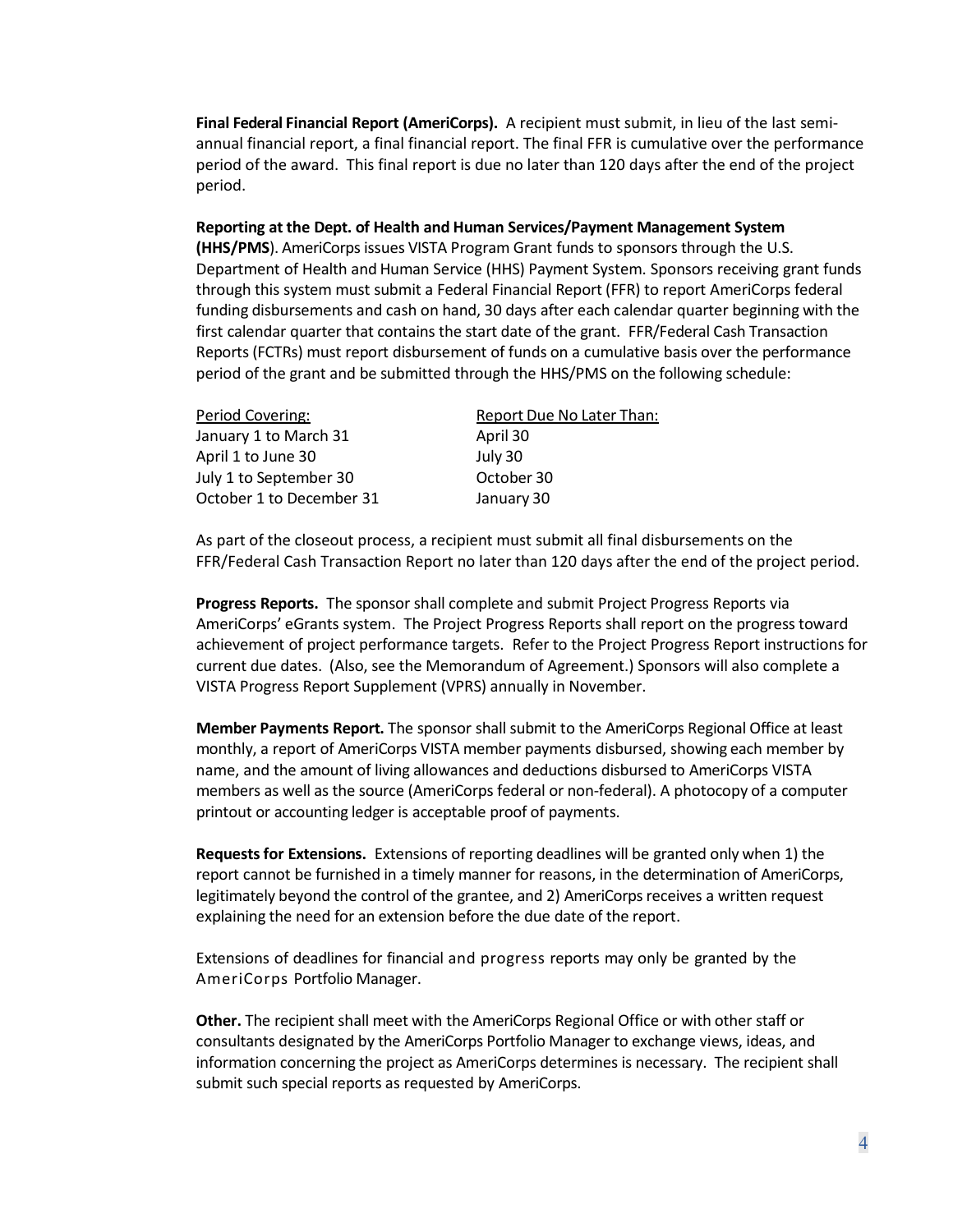### <span id="page-4-0"></span>**VIII. RECOGNITION OFFEDERALFUNDING**

When issuing statements, press releases, requests for proposals, bid solicitations, annual reports and other documents describing projects or programs funded in whole or in part with AmeriCorps money, the grantee receiving federal funds, including but not limited to state and local governments, shall clearly state (1) the percentage of the total cost of the program which will be financed with AmeriCorps money, and (2) the dollar amount of AmeriCorps funds for the project or program.

# <span id="page-4-1"></span>**IX. EXTERNAL AND DATACOLLECTION**

The recipient must cooperate with AmeriCorps and its evaluators in all monitoring and evaluation efforts. As part of this effort, the grantee must collect and submit certain project data, as defined in the AmeriCorps VISTA Progress Report Supplement, and must provide data as requested or needed to support external evaluations.

# <span id="page-4-2"></span>**X. ALLOWABLE COSTS**

To be allowable under a VISTA grant award, costs must fit within the allowable cost categories specified in the VISTA Program Grant Budget instructions.

# <span id="page-4-3"></span>**XI. SUBAWARDS PROHIBITED**

VISTA grant recipients may not make subawards of grant funds. Direct reimbursement to sites for travel and/or training expenses are not considered subawards.

# <span id="page-4-4"></span>**XII. BUDGETAND PROGRAMMATIC CHANGES**

**Programmatic Changes.** The recipient must first obtain the prior written approval of the AmeriCorps Portfolio Manager before making any of the following changes (1 and 2):

1 - Changes in the scope, objectives, or goals of the program, whether or not they involve budgetary changes;

2 - Substantial changes in the level of member supervision;

Upon notification to the AmeriCorps Portfolio Manager, recipients may make programmatic changes due to, or in response to, an officially declared state or national disaster without written approval from AmeriCorps. As soon as practicable, recipients making disaster-related programmatic changes must discuss the recordkeeping, member activities, performance measure adjustments, and other AmeriCorps VISTA award requirements with the AmeriCorps Portfolio Manager. While written approval from AmeriCorps is not required before making disaster-related programmatic changes, AmeriCorps reserves the right to limit or deny disasterrelated programmatic changes, including disallowing costs associated with the disaster-related activities.

**Budgetary Changes.** The recipient must obtain the prior written approval of AmeriCorps' Portfolio Manager before deviating from the approved budget in any of the following ways:

1 - Specific Costs Requiring Prior Approval before Incurrence under the uniform administrative requirement, cost principles, and audit requirements for Federal awards at 2 CFR Parts 200 and 2205. Certain cost items in 2 CFR Parts 200 and 2205 require approval of the awarding agency